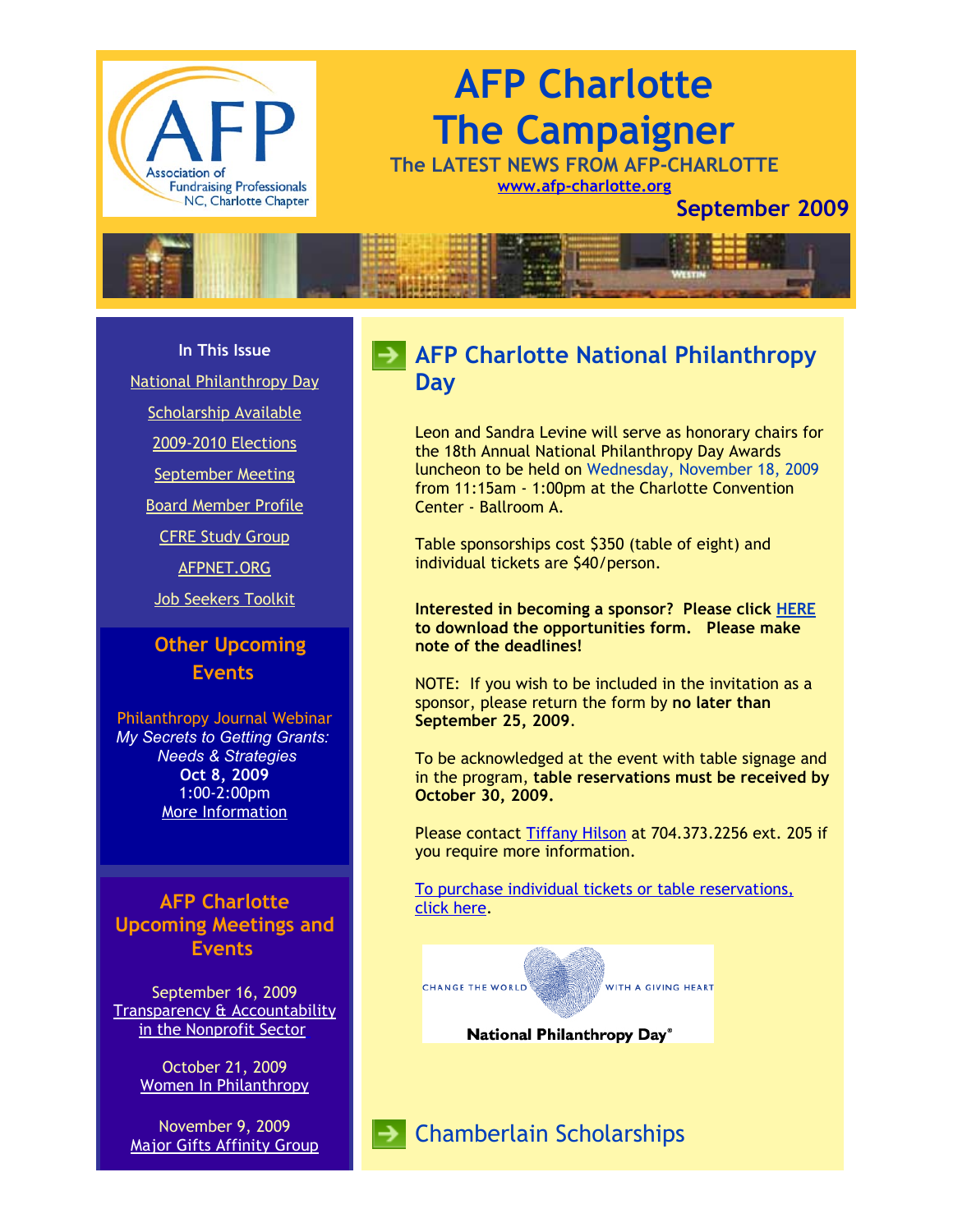November 18, 2009 [National Philanthropy Day](http://www.afp-charlotte.org/nationalphilanthropyday.html) **Celebration** 

December 9, 2009 [Audio/Webconference: How](http://www.afp-charlotte.org/rsvp_details.html?id=2225) to Have Conversations with Donors About Planned Gifts

# Membership Dues Installment Plan

AFP appreciates the economic situation that many members are currently facing and is offering a one-time offer to allow payment of membership dues in six installments. [More Information](http://www.afp-charlotte.org/customers/102012921065393/filemanager/MEMBERSHIP_INSTALLMENT_PLAN.pdf)

### **AFP Charlotte Chapter Executive Referral Service**



Charlotte offers two levels of executive referral service:

Position announcement emailed to AFP-Charlotte email list and posted on website.

Position announcement posted on AFP-Charlotte web site only

Job postings will be removed from the web site after being posted for 75 days.

[For More Information and to](http://www.afp-charlotte.org/executivereferrals.html) view available positions

**2009 Board Members**

**PRESIDENT** [Beth Fischer, JD, CFRE](mailto:beth.fischer@uncc.edu)

**Do you have 1 to 5 years of fund raising experience? Would you like to go to the International Conference?** 

#### **Apply Today for the Chamberlain Scholarship Applications Due: September 30, 2009**

Each year, members of the Charlotte Chapter are asked to participate in **AFP's Every Member Campaign**. Our chapter has always responded, and as a result, has access to one of the most visible



benefits of our financial support of and association with AFP the Chamberlain Scholarship.

The Chamberlain Scholarship program was created to help individuals who are employed as full-time fundraisers in nonprofit organizations develop their knowledge and skill in fundraising. The scholarship specifically funds a \$500 grant to help make it possible for someone who is new to fundraising (no more than five years experience), and who has never attended an AFP International Conference, to attend. The 2010 conference will be held April 11th-14th in Baltimore, Maryland where AFP will celebrate 50 years of working to advance the profession while celebrating fundraising's bright future and its impact on people and societies around the world.

Additional information about the International Conference and the history of the Chamberlain Scholarship may be obtained by visiting the Association of Fundraising Professionals Website at [http://www.afpnet.org.](http://www.afpnet.org/)

The application deadline is September 30th so act quickly to take advantage of this great opportunity. The recipient will be selected in October and the Chamberlain Scholarship will be awarded at the National Philanthropy Day luncheon on November 18, 2009. [Click HERE to print an application form.](http://www.afp-charlotte.org/customers/102012921065393/filemanager/2009_Chamberlain_Application.pdf)

Additional information is available by contacting Amy Tribble at (704) 372-7961 or by sending an email to [amy@cfcrights.org.](mailto:amy@cfcrights.org)

# **2009-2010 Elections at September Meeting**

### **Attend and Vote**

Each September, AFP Charlotte's Montly Meeting doubles as our Annual Meeting. We must have a quorum of members attend to vote on our new slate of officers. Make plans to attend today.

Register [HERE.](http://www.afp-charlotte.org/rsvp_details.html?id=2223)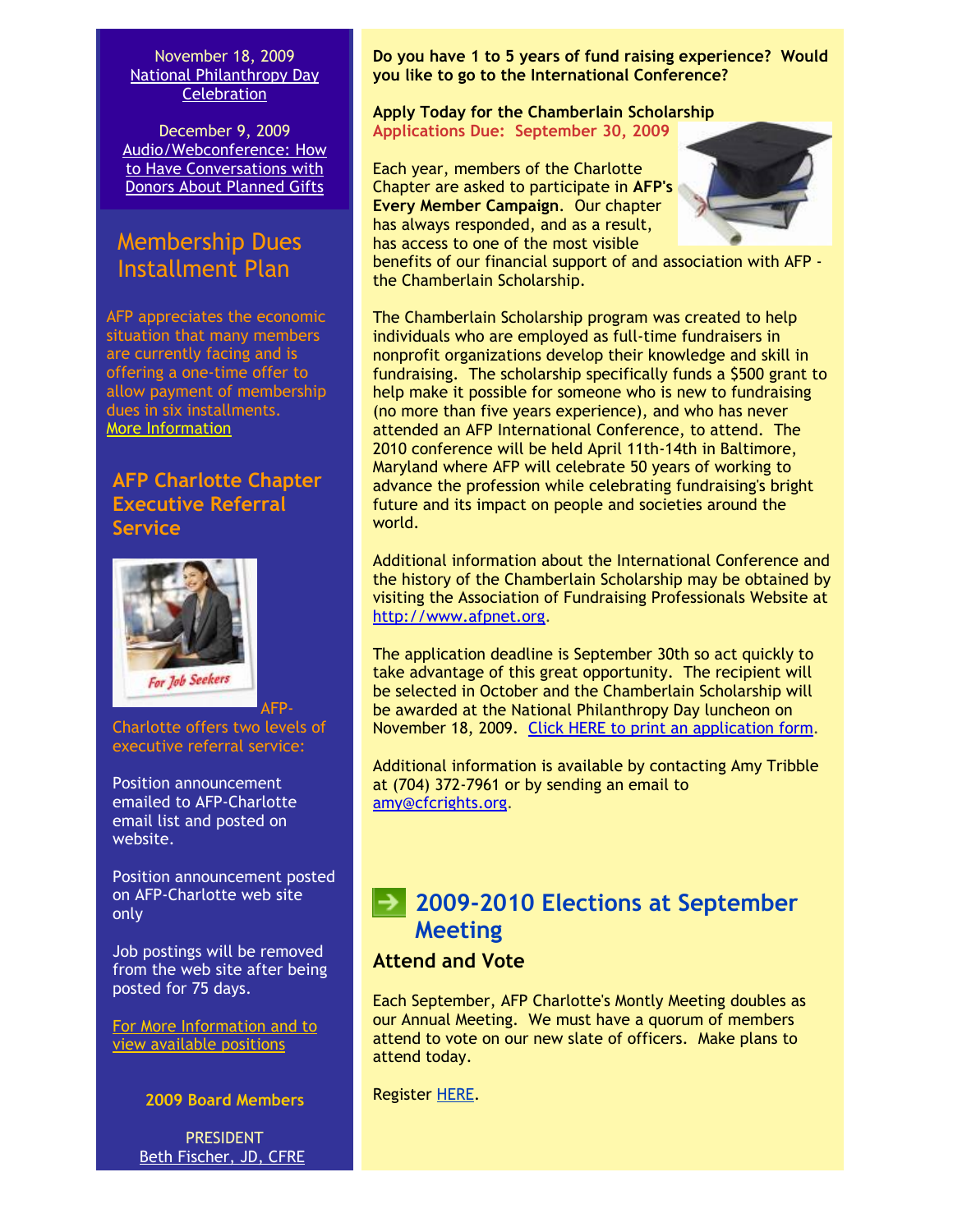*Director of Development Belk College of Business, UNC Charlotte*

PRESIDENT-ELECT [Doug Hartjes, CFRE](mailto:dhartjes@crisisassistance.org) *Development Officer Crisis Assistance Ministry*

#### **SECRETARY**

[Jenni Gaisbauer, CFRE](mailto:jgaisbauer@museumofthenewsouth.org) *Senior Vice President of Development Levine Museum of the New South*

#### **TREASURER**

[Jennifer Sheely](mailto:jennifers@holyangelsnc.org) *Vice President of Development Holy Angels Foundation, Inc.*

#### PAST PRESIDENT [Nancy McEneny, CFRE](mailto:nmceneny@lifespanservices.org)

*Director of Community Affairs & Development LifeSpan*

MARKETING/COMMUNICATIONS [Armen S. Boyajian](mailto:asboyajian@charlottediocese.org) *Director of Leadership Giving Catholic Diocese of Charlotte*

### **MENTORING**

[Linda Breen](mailto:lbreen@uncc.edu) *Director of Philanthropy College of Education UNC Charlotte*

**MEMBERSHIP** [Michelle Hamilton, CFRE](mailto:mhamilton@crisisassistance.org) *Development Officer Crisis Assistance Ministry*

#### EXECUTIVE REFERRAL [Todd W. Hartung, Jr.](mailto:Hartungt@queens.edu)

*Associate VP Alumni Programs & Annual Giving Queens University of Charlotte*

NATIONAL PHILANTHROPY DAY [Tiffany M. Hilson](mailto:thilson@urbanleaguecc.org)

*Vice President - Development & Communications Urban League of Central Carolinas*

EDUCATION, ETHICS & YOUTH IN PHILANTHROPY [Shannon Hinson](mailto:shinson@thompsoncff.org)

# **September Luncheon Meeting**

### **Wednesday, September 16, 2009 Transparency and Accountability in the Nonprofit Sector**

**11:15 Networking - 11:45 Lunch & Program** Crowne Plaza

#### *All Eyes on Us!*

For our first AFP luncheon after summer break, please join fellow development professionals for an informative and very honest look at how nonprofits can use Stewardship to Earn Public Trust. Our panel will feature Dianne Chipps Bailey of Robinson, Bradshaw & Hinson, P.A. and Kimberly Flint Keel, President of the United Way - York County. Moderated by Bart Landess, Foundation for the Carolinas, topics will include:

- Transparency and accountability
- Board governance and the staff/board relationship
- Connecting donors to the outcomes of their gifts

Please join us for this special panel, followed by a Q&A session.

#### **About the Presenters**

**Dianne Chipps Bailey** is an attorney with Robinson, Bradshaw & Hinson, P.A. Her practice is dedicated to the representation of nonprofit organizations, their senior management and volunteer leaders. Dianne has extensive experience advising a diverse group of nonprofits in all aspects of their organization, administration and management.

#### **Kimberly Flint Keel**

is the President of the United Way of York County. She brings 28 years successful leadership in non-profit and local government programs providing services that develop local capacity to meet emerging community needs. She is currently the Chair of the Chief Professional Officer's Council and a member of the Executive Committee of Board for the United Way Association of South Carolina.

**Bart Landess** is SVP-Development & Planned Giving at Foundation For The Carolinas, the community foundation for the Charlotte region. Bart regularly works with donors and nonprofits on tax and estate planning and lifetime gifts of noncash assets.

**COST:** AFP Members \$22.00 Guests \$30.00 \*NOTE: Prices increase Friday, Sept 11th and registration closes at noon on Monday, September 14th.

Click [HERE](http://www.afp-charlotte.org/rsvp_details.html?id=2223) to register!

**Board Member Profile**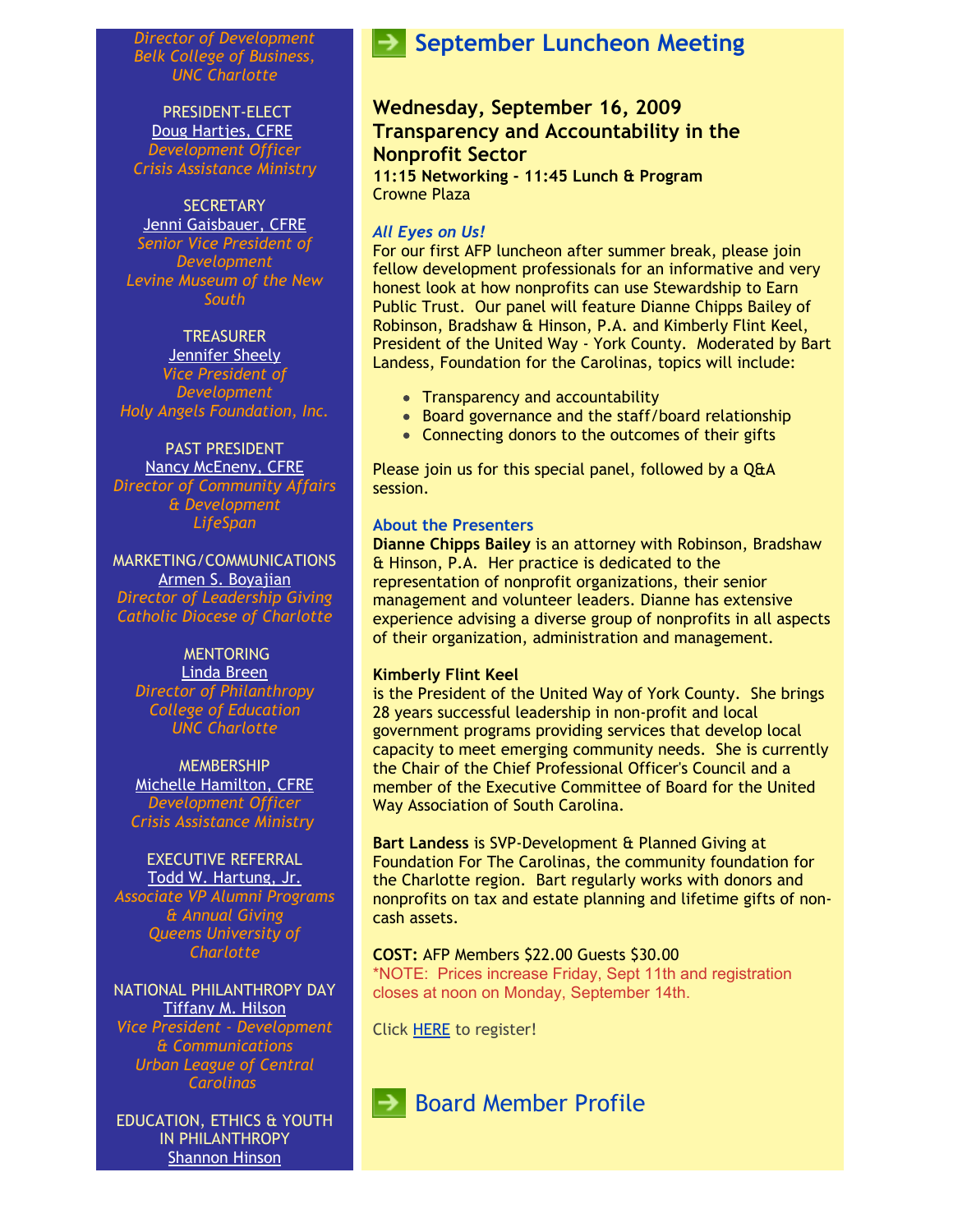*Director of Annual Fund Thompson Child & Family Focus*

> SENIOR FORUM [Patton McDowell](mailto:PM@pattonmcdowell.com) *Consultant Patton McDowell & Associates, LLC*

**DIVERSITY** [Kishshana Palmer Teele](mailto:kishshana.teele@gmail.com) *Chief Development Officer Big Brothers Big Sisters of Greater Charlotte*

**SCHOLARSHIPS** [Amy Tribble](mailto:amy@cfcrights.org) *Director of Development Council for Children's Rights*

EVERY MEMBER CAMPAIGN Armen S. Boyajian Director of Leadership Giving Catholic Diocese of Charlotte

> Sharon Tripp *Chapter Administrator*

### **Walk-In Policy**

Just a friendly reminder that if you plan on attending our monthly luncheons, please make every effort to register online at www.afp[charlotte.org. This a](http://www.afp-charlotte.org/)llows the Chapter to plan the luncheons in the most efficient and inexpensive way possible.

Stay Tuned...

AFP Charlotte's e-newsletter **The Campaigner** is your resource for the latest news. Forward to a friend & spread the word about our great [organization. Got News? Email](mailto:info@afp-charlotte.org) us

 $\rightarrow$  AFP Members -Share Your **Success** 



**Shanon Hinson**, the Chair of the Education, Ethics and Youth in Philanthropy Committee of AFP Charlotte, answers a few questions in this month's profile.

**What got you into development?** I've always done volunteer work and was particularly inspired by my participation with the Information Technology Council with the Charlotte Chamber years ago. It

was really my first exposure to grant writing and soliciting businesses for financial support. I thought---I really like this-- could this be a career path for me?

**Your first development job?** I'm probably an anomaly in the development profession, as Thompson Child & Family Focus IS my first development job! I've been with the Agency since early 2003 in annual giving.

**How did you get into development?** I had a family friend that was a long-time development professional---I met with her to "pick her brain" about how to get into fundraising as a profession and the rest is history!

• Read the entire profile [HERE](http://www.afp-charlotte.org/customers/102012921065393/filemanager/Bd_Profile_Hinson.pdf)

# **BEARGIVE Study Group**

Kathy Larsen will be organizing a CFRE study group this Fall.

Please [contact Kathy](mailto:Kathy.Larson@uncc.edu) if you are interested in learning more or would like to participate.

# **Browser Near You - Soon to a Browser Near You -**The New AFPnet.org!

Summertime means blockbuster movies, and this year AFP National has saved the biggest and best for season's end.

In September you can enjoy the best sequel of the year as AFP will bring up the curtain on the brand new [AFPnet.org](http://www.afpnet.org/) website!

The new AFPnet.org-the culmination of months of gathering member feedback-will be the premier web resource for AFP members, as well as anyone interested in the world of fundraising.

AFP's Job Seekers Toolkit for